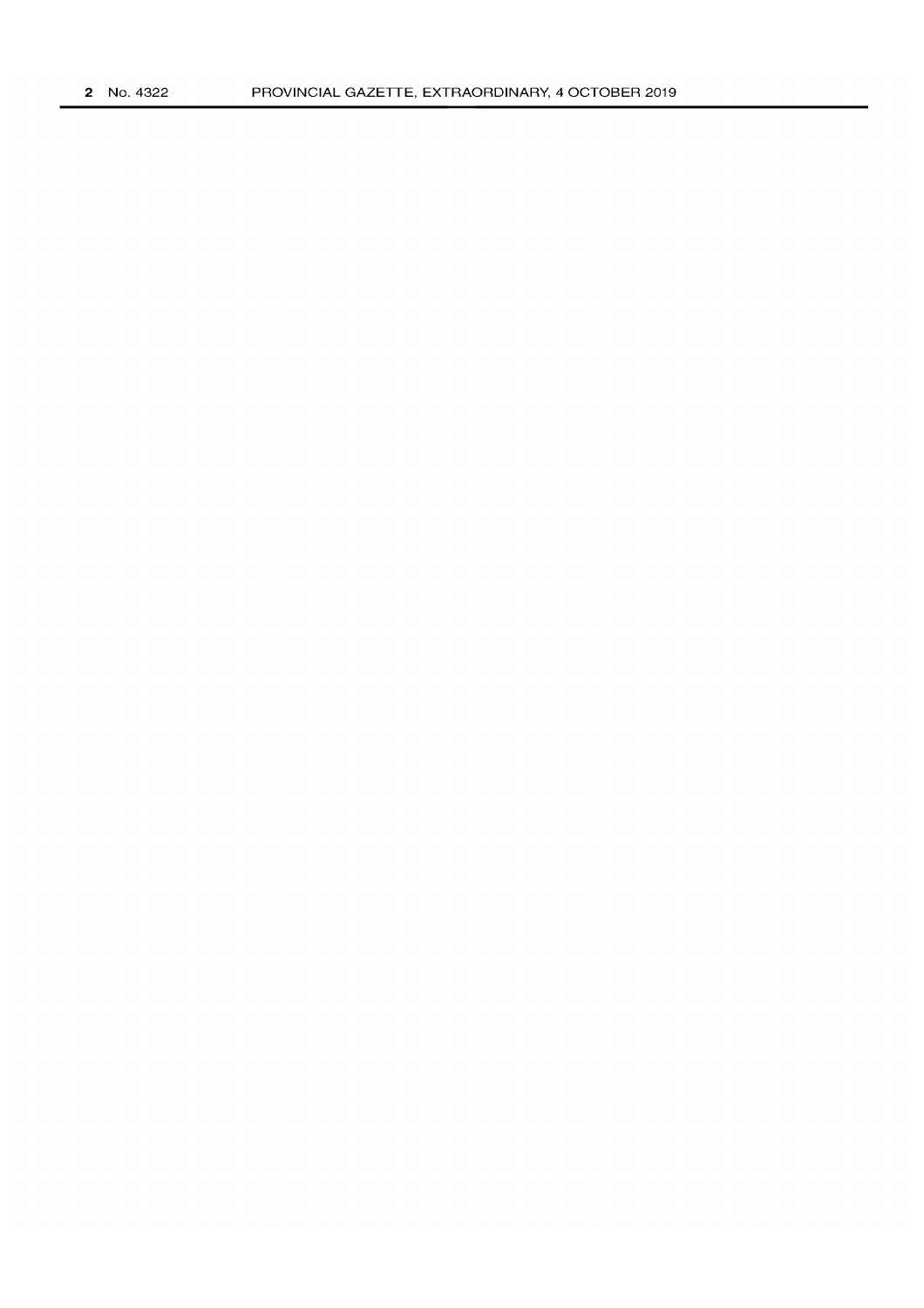### **CONTENTS**

|     |                                                                                                                                                                                                                 | Gazette<br>No. | Page<br>No. |
|-----|-----------------------------------------------------------------------------------------------------------------------------------------------------------------------------------------------------------------|----------------|-------------|
|     | <b>PROVINCIAL NOTICES • PROVINSIALE KENNISGEWINGS</b>                                                                                                                                                           |                |             |
| 282 | Local Government: Municipal Structures Act (117/1998), as amended: Final designation of full-time<br>councillors in terms of item 6(2)(b) in Provincial Gazette No. 687 (Extraordinary), dated 2 December 2000, | 4322           |             |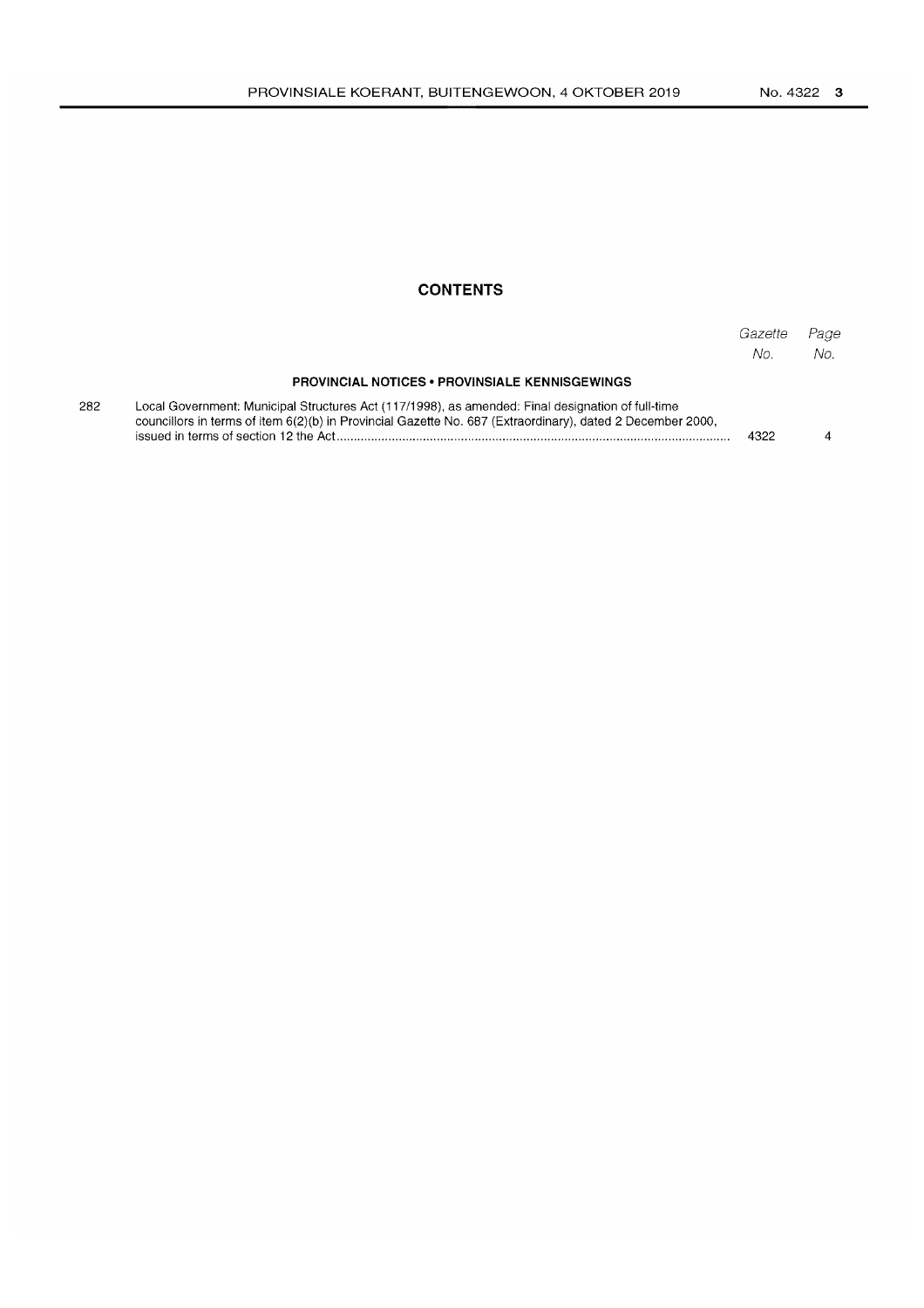## PROVINCIAL NOTICES • PROVINSIALE KENNISGEWINGS

PROVINCIAL NOTICE 282 OF 2019

### PROVINCE OF THE EASTERN CAPE

### DEPARTMENT OF COOPERATIVE GOVERNANCE AND TRADITIONAL AFFAIRS

# THE FINAL DESIGNATION OF FULL-TIME COUNCILLORS IN TERMS OF ITEM 8(2) (b) IN PROVINCIAL GAZETTE NO. 887 (Extraordinary) DATED 2 DECEMBER 2000, ISSUED IN TERMS OF SECTION 12 OF LOCAL GOVERNMENT: MUNICIPAL STRUCTURES ACT, (ACT NO. 117 OF 1998) AS AMENDED

I, Xolile Ngatha, Member of the Executive Council responsible for Local Government in the Province of the Eastern Cape, after the consultation process prescribed in Section 17 of the Local Government: Municipal Structures Act, 1998 (Act No. 117 of 1998), under the powers vested in me by Section 16 (1) (d) of the Local Government: Municipal Structures Act, 1998 (Act 117 of 1998) hereby finally designate the one (1) Executive Committee Member: Portfolio Head for Corporate Services in respect of Mhlontlo Local Municipality as fuli-time in terms of item 6(2) (b) in the Provincial Gazette No. 687 (Extraordinary) dated 2 December 2000, and with effect from the first day of the month following the date of publication thereof.

MR X. NOATHA MEMBER OF THE EXECUTIVE COUNCIL COOPERATIVE GOVERNANCE AND TRADITIONAL AFFAIRS

DATE:  $\frac{\partial \mathbb{Z}}{\partial \mathbb{Z}}$  ,  $\mathbb{Z}$  ,  $\mathbb{Z}$  ,  $\mathbb{Z}$  ,  $\mathbb{Z}$